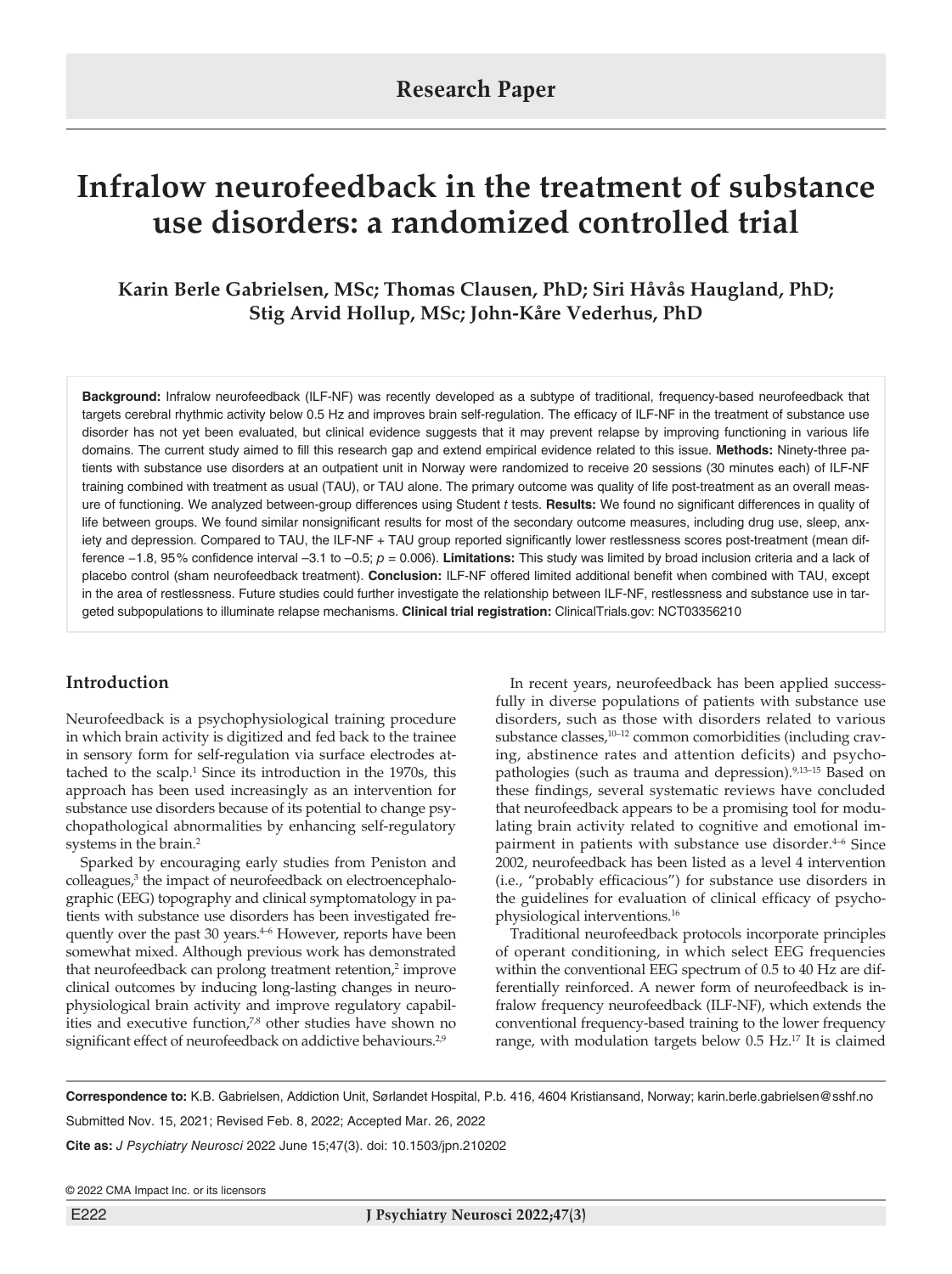that by impinging on the functional connectivity of the intrinsic connectivity networks, ILF-NF optimizes communication between and within neuronal networks. This seems to have a calming effect on the nervous system and the acute fight-orflight response prevalent in the early recovery of patients with addiction,<sup>17,18</sup> providing a crucial buffer against relapse.

Leong and colleagues<sup>19</sup> conducted the first randomized, double-blind, placebo-controlled study to evaluate the effects of ILF-NF on addictive conditions. They found a significant decrease in different dimensions of state food craving in women with food addiction, a decrease that was thought to be related to accompanying increases in infralow activity in the posterior cingulate cortex, which is central to the brain's reward system.

By addressing the integration of networks responsible for functions such as memory, affective response, autonomic regulation and attention, ILF-NF may lead to an even larger reduction in symptom severity than traditional frequency training and alleviate withdrawal-related stress in patients with substance use disorders. However, to the best of our knowledge, no systematic study has investigated the use of ILF-NF in this patient group. We aimed to fill this research gap by investigating whether the physiologic effects of ILF-NF could help to counteract the negative emotional states (e.g., mental distress, restlessness, obsessive thinking) that are thought to be crucial in relapse prevention.<sup>20</sup> We also investigated whether these effects could be captured by changes in a multidimensional construct that included physical, mental and social domains, such as quality of life.

Laudet and colleagues<sup>21</sup> pointed out that recovery consists of abstinence plus improved quality of life. Thus, enhanced quality of life post-treatment is an important factor in remission. The reasoning is that higher life satisfaction may "increase the price" of future substance use. As such, quality of life is not merely the end goal of recovery, but can also serve as protection against relapse and enhance the likelihood of sustained remission. Following this argument, we chose to regard substance use as a secondary outcome.

Based on previous findings,<sup>10,11,19</sup> we hypothesized that patients allocated to an ILF-NF program of 20 sessions combined with traditional substance use disorder treatment would report significantly higher quality of life scores posttreatment than patients who underwent traditional treatment only. Similarly, we hypothesized that we would find a significant change in related physical and psychological variables in patients who received ILF-NF.

# **Methods**

# *Study design and setting*

This study was a randomized controlled trial; for a CONSORT checklist, see Appendix 1, available at www.jpn.ca/lookup/ doi/10.1503/jpn.210202/tab-related-content.

The Norwegian specialized addiction treatment system is largely financed publicly; outpatient services are provided for a minimal deductible. Patients can be referred to treatment by general practitioners, social services or other units in the hospital.

Participants in the present study were recruited from an outpatient clinic at the Addiction Unit of Sørlandet Hospital in Kristiansand, Norway, over a period of 2.5 years from September 2017 to March 2020. This institution serves mainly Agder, the southernmost county in Norway (population 310000).

# *Inclusion and exclusion criteria*

Patients were eligible for the study if they had been enrolled in the outpatient program for at least 1 month. Patients were ineligible if they had a severe psychiatric disorder (e.g., psychosis) that had not been stabilized with medication, or if they had severe cognitive impairment or language deficiencies that made the patient unable to converse during interviews or understand instructions. Patients enrolled in the clinic's opioid maintenance programs (methadone, buprenorphine) were excluded to prevent possible cross-effects from pharmacological treatment regimens. The clinicians at the unit informed potential candidates about the study and carried out initial patient selection based on the established eligibility criteria. In some cases, specialist neurofeedback therapists were asked to provide additional information.

After providing informed consent, participants completed the inventory described below. The study was conducted in accordance with the Helsinki Declaration and was approved by the Norwegian Regional Committee of Ethics of the South-East region.<sup>22</sup>

# *Randomization and assessment*

To ensure a balanced sample across the 2 groups over time and avoid predictability, we applied mixed blocked randomization with random variation in block sizes.<sup>23</sup> An external researcher with no direct contact with the participants carried out the randomization procedure and prepared the group allocation notes in sealed, opaque envelopes.

Patients were assessed at baseline and after they completed the intervention (either 20 sessions ILF-NF + TAU or approximately 5 months of TAU). A research assistant who was blinded to patients' assignments conducted the posttreatment interviews. Participants received 250 Norwegian kroner per interview.

#### *Intervention*

# **TAU**

Patients in the TAU group received traditional substance use disorder treatment in the form of cognitive behavioural techniques, psychosocial approaches and motivational interviews according to the patient's needs and the therapist's preference.

#### **ILF-NF + TAU**

Patients in the ILF-NF + TAU group received traditional substance use disorder treatment plus 20 sessions of ILF-NF training over a period of  $5 \pm 3.2$  months (mean  $\pm$  standard deviation [SD]) using Cygnet software from EEG Info. Each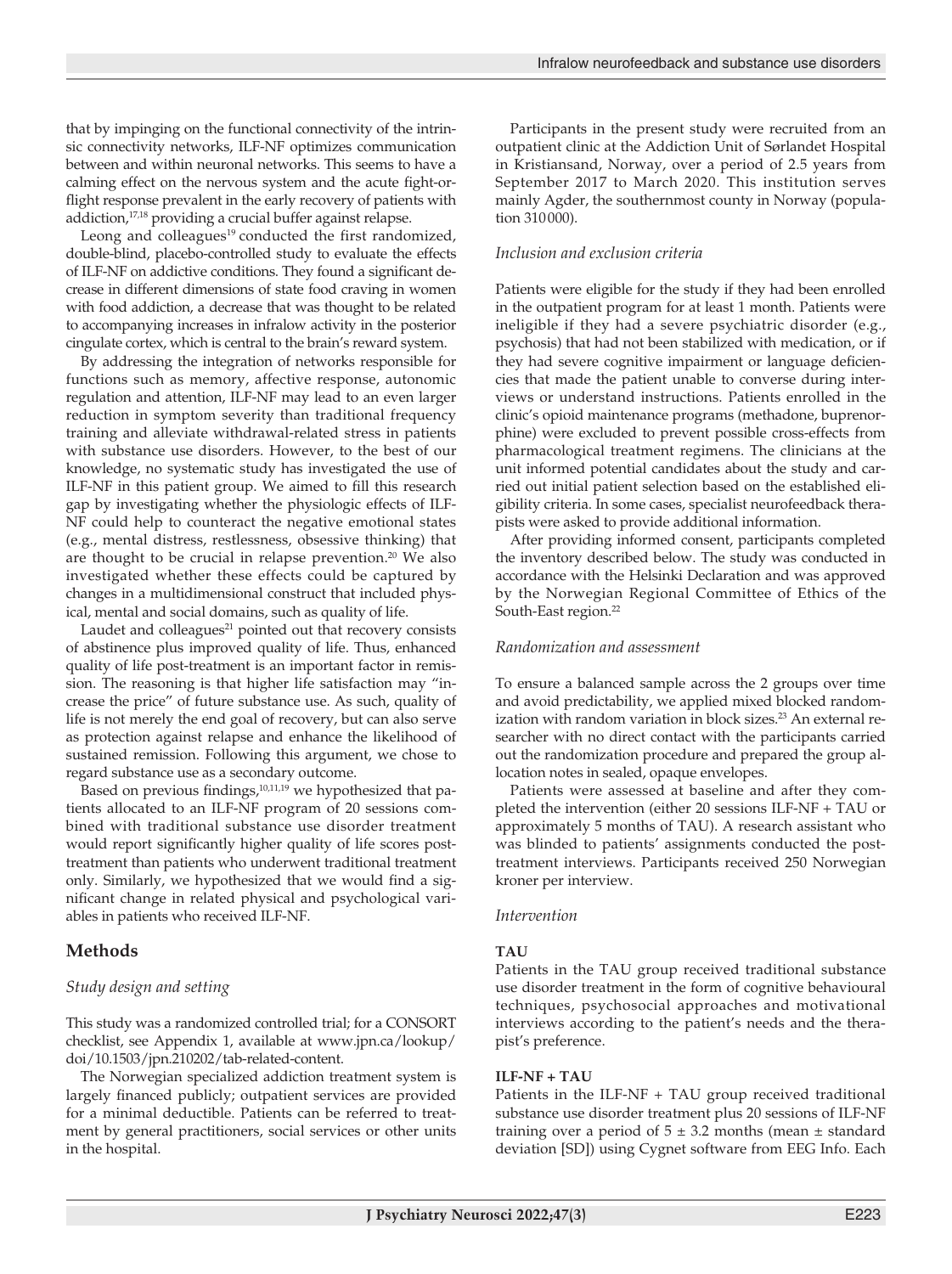session lasted 30 minutes of active training time. Three experienced therapists with a minimum of 5 years' experience in neurofeedback training conducted the sessions.

ILF-NF was administered with participants sitting in a comfortable reclining chair in front of a computer screen. The skin at the relevant points on the scalp was prepared with an abrasive to lower impedance. The 4 electrodes were positioned according to the 10–20 system, an international standard for electrode placement used in studies on topography and source analysis of spontaneous and evoked EEG activity.24 The impedance of the active electrodes was kept below 5 kΩ. Standard placement sites were used, with active electrodes on T4–P4, T3–T4, T4–FP2 and T3–FP1, according to individual needs and symptom presentation. Active electrodes were placed on primary sites and referenced to the Cz or FPz areas. Ground electrodes were positioned at the mastoids.

The patient's brain activity was displayed as raw data on the therapist's monitor, and as a visual image or video game with sound effects on the patient's monitor. Tactile feedback was given through a stuffed animal connected to the computer setup. The feedback threshold was kept at the factory standard; for 90% of the time, sound effects were played and the video game progressed smoothly when the participant's cerebral activity met the infralow threshold.

Participants were advised to relax and pay attention to the computer game on the video screen without making conscious attempts to influence it directly. No other specific instructions were given.

# *Instruments and outcomes*

We used the Mini International Neuropsychiatric Interview (MINI) version 6.0 at baseline to confirm diagnosis of a substance use disorder.25 We used the European version of the semistructured Addiction Severity Index (EuropASI) interview to collect data on patient demographics, life context and treatment history.26

We measured the primary study outcome — quality of life — using the QoL-5 instrument. Based on an integrative theory of the quality-of-life concept and considered useful as a disease-nonspecific instrument, the QoL-5 instrument has been described as valid for measuring quality of life in general population samples as well as across different illness categories.<sup>27,28</sup> QoL-5 consists of 5 subjective quality-of-life statements: 2 related to health (physical and mental); 2 about the quality of relationships with important others (partner and friends); and 1 about existential quality of life (relationship with oneself). Responses are scored on 5-step ordinal scales ranging from 1 (very good) to 5 (very poor). Scores were then reversed and transposed onto a decimal scale from 0.1 to 0.9, where 0.9 was the highest or best score and 0.1 was the lowest or worst.<sup>29</sup> We calculated mean scores for the 3 domains (health, relationships and existential quality of life) and based total quality of life on the mean of these 3 subscores. Normative data from a general population sample indicated a mean quality of life score of 0.69, and we used this as our reference.<sup>27,30</sup> It has been suggested that the cut-off for a markedly low quality of life is approximately −0.15 below the general

population (less than 0.55); a score of less than 0.4 is considered to be extremely low.30 A minimal clinically relevant improvement and between-group difference is 0.10.<sup>31</sup>

Secondary outcomes included substance use, perceived mental distress, restlessness and obsessive thinking, sleep quality and perceived functioning.

We measured substance use with the EuropASI.<sup>26</sup> Data on drug and alcohol use in the 30 days before the interview yielded composite scores ranging from 0 (no problem) to 1 (severe problem).

We measured perceived mental distress using the Hopkins Symptom Check List 10 (SCL-10), a 10-item index that maps anxiety (4 items) and depression (6 items). $32$  Responses were scored on a 4-point scale. The global severity index constitutes the average of all items; the highest score indicates the highest distress. A total mean score greater than 1.85 is considered to be pathological. This scale is a valid indicator of mental distress and has been validated in a Norwegian setting.<sup>33</sup>

We measured restlessness and obsessive thinking using a visual analogue scale (VAS) on which the respondents were asked to rate their level of uneasiness from "none" to "very high" on an unmarked 10 cm horizontal line.<sup>34</sup> Similarly, we used an inverted VAS scale ranging from "poor" to "good" to measure sleep quality. We determined VAS scores by measuring the distance in centimetres from the end of the line on the left to the point that the patient had marked.

We measured perceived functioning using the Outcome Rating Scale (ORS), a brief outcome measure consisting of 4 subscales that assess functioning on a personal level, in interpersonal relationships (friends and family), in general social interactions, and a more global measure of overall functioning.35 These items were scored on VAS scales similar to those described above, and results were summed to obtain a final score. The total score ranged from 0 to 40, and higher scores indicated better functioning. The clinical cut-off is 25, and clinically meaningful improvement is represented by a change of 5 points or greater from the pretreatment score.<sup>36</sup>

#### *Sample size*

We based our sample size calculation on a previous study in a similar population, in which patients had a mean  $\pm$  SD quality of life score of  $0.57 \pm 0.17$ .<sup>37</sup> A sample size of 40 in each group had 80% power to detect a 0.10 difference between means with a 2-tailed significance level (α) of 0.05. We expected a 20% attrition rate post-treatment; therefore, we planned for 50 patients in each group. The power calculation was carried out in StatMate version 2.0 (GraphPad Software, Inc.).

# *Statistical analysis*

We provided descriptive statistics for all variables. We used independent sample *t* tests to compare post-treatment scores in the ILF-NF + TAU and TAU groups for the primary outcome measure (quality of life), and for the secondary outcome measures. We performed all statistical analyses using SPSS version 26 (IBM).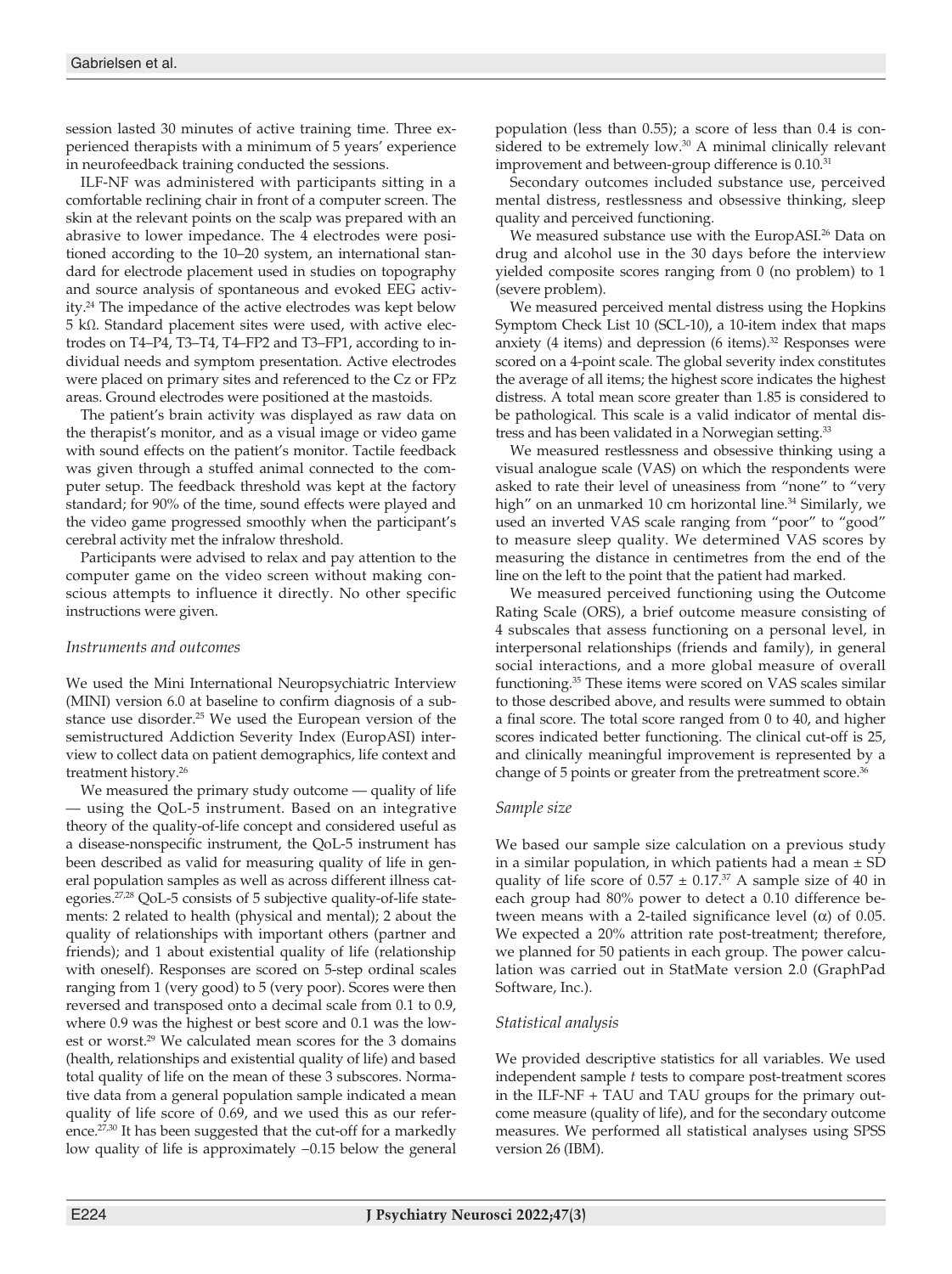#### **Results**

#### *Participants*

The 93 patients we recruited ranged in age from 19 to 66 years (mean  $\pm$  SD 38  $\pm$  11.7 years; Table 1). Most participants were male (66%), native Norwegians or Europeanborn, and had a long history of problematic substance use (mean approximately 10 years). All participants met the criteria for substance use disorder according to the *International Statistical Classification of Diseases and Related Health Problems* (ICD-10).25 Half of the sample were living alone. The education level among participants was relatively low: 45% had only the minimum 10 years of mandatory education. Almost all participants relied on some form of welfare benefits. Patients in the TAU group received  $10.8 \pm 6.8$  TAU sessions (mean  $\pm$  SD). Patients in the ILF-NF + TAU group received  $14.4 \pm 7.4$  ILF-NF sessions plus  $7.0 \pm 5.8$  TAU sessions.

For the sample as a whole, we found a low baseline score for substance use (< 0.20 for alcohol use and < 0.10 for substance use). We found no significant differences between

**Table 1: Participant baseline characteristics**

| Variable                       | $ILF-NF + TAU*$<br>$n = 46$ | TAU only*<br>$n = 47$ |
|--------------------------------|-----------------------------|-----------------------|
| Age, yr                        | $39.6 \pm 12.6$             | $36 \pm 11.8$         |
| Male                           | 30(65)                      | 31 (66)               |
| <b>Education level</b>         |                             |                       |
| Primary school or less         | 18 (39)                     | 24 (51)               |
| High school                    | 21(46)                      | 16 (34)               |
| Bachelor's degree or higher    | 5(11)                       | 5(11)                 |
| Living alone                   | 22 (48)                     | 24(51)                |
| Problematic substance use, yr† | $9.2 \pm 8.2$               | $9.9 \pm 8.7$         |
| Working days in the past 30 d  | $3.5 \pm 6.8$               | $3.7 \pm 9.2$         |
| EuropASI score‡                |                             |                       |
| Alcohol use                    | $0.15 \pm 0.19$             | $0.14 \pm 0.19$       |
| Drug use                       | $0.04 \pm 0.1$              | $0.04 \pm 0.1$        |
| Mental distress§               | $2.39 \pm 0.52$             | $2.47 \pm 0.67$       |
| Sleep quality¶                 | $4.1 \pm 2.3$               | $3.9 \pm 3.0$         |
| Restlessness¶                  | $5.5 \pm 2.2$               | $6.4 \pm 1.8$         |
| Obsessive thinking¶            | $6.6 \pm 2.3$               | $6.7 \pm 2.8$         |
| Perceived functioning**        | $20.0 \pm 8.4$              | $19.2 \pm 8.8$        |
| QoL-5 scorett                  | $0.51 \pm 0.13$             | $0.50 \pm 0.16$       |

EuropASI = Addiction Severity Index, European version; ILF-NF = infralow frequency neurofeedback; TAU = treatment as usual.

\*Data are presented as *n* (%) or mean ± standard deviation.

†Problematic use of major drug(s) of abuse, as defined in EuropASI, was the consumption of 5 or more standard drinks at least 3 times weekly, or binge drinking on 2 consecutive days to a level that afflicted daily functioning.

‡Measures substance use severity using a composite score of 0 (no problem) to 1 (severe problem).

§Measured using the Hopkins Symptom Check List 10 (SCL-10). Responses are scored on a 4-point scale of 1 to 4 and averaged to a global severity index; a higher score indicates higher distress.

¶Measured using 10 cm visual analogue scales. The sleep quality scale ranged from "poor" to "good," and the restlessness and obsessive thinking scales ranged from "none" to "very high."

\*\*Measured using the Outcome Rating Scale; scores range from 0 to 40, and higher scores indicate better functioning. ††Measured using the QoL-5 scale, ranging from 0.1 to 0.9, where 0.9 is the highest

or best score.

groups at baseline, indicating that the randomization procedures worked as intended. We reached 73 patients post-treatment, but 6 did not provide quality-of-life scores. Thus, our analysis was based on 67 participants (72% of the initial sample; Figure 1).

Attrition analysis showed no significant differences between those who were assessed and those who were lost to follow-up post-treatment.

#### *Primary outcome measure*

Independent-sample *t* tests showed no significant difference between groups for the primary outcome measure (Table 2). Considering the sample as a whole, we found a significant but modest improvement in quality of life from baseline to post-treatment (mean improvement 0.06, 95% confidence interval 0.03 to 0.09; *p* < 0.001, paired-sample *t* test).

#### *Other outcome measures*

For outcome measures related to substance use, we found no significant difference between groups for alcohol and drug use post-treatment (Table 2). We found similar results for most of the other secondary outcome measures, including mental distress, sleep quality, perceived functioning and obsessive thinking. Both groups showed improvement in perceived functioning, but only the TAU group had a clinically significant improvement  $(≥ 5$ -point improvement from baseline to post-treatment on the ORS). Post-treatment scores on the restlessness scale were significantly lower for the ILF-NF + TAU group than in the TAU group (mean difference –1.8, 95 % confidence interval −3.1 to  $-0.5$ ;  $p = 0.006$ ).

#### **Discussion**

The key finding in this study was that, compared to patients who received TAU only, patients who received ILF-NF + TAU did not have better post-treatment quality of life, the study's primary outcome. Similar null results emerged for most of the secondary outcomes, including drug use, sleep quality, anxiety and depression. Compared to TAU, ILF-NF + TAU resulted in a significantly lower post-treatment restlessness score.

The present study yielded disappointing results for the primary outcome and did not appear to contribute more than TAU to most of the secondary outcomes. This contradicted early optimistic findings related to neurofeedback in the field of substance use disorder treatment. Neurofeedback has been generally accepted for its clinical utility as an adjunct treatment to other interventions for substance use disorders,  $4-6,8$ but comparing studies and drawing conclusions about its effectiveness is difficult because of its diverse applications in terms of equipment used, populations trained, treatment protocols used and outcome measures employed.

Two recent studies measured quality of life to assess the usefulness and effects of neurofeedback in patients with substance use disorder. In contrast to the present study,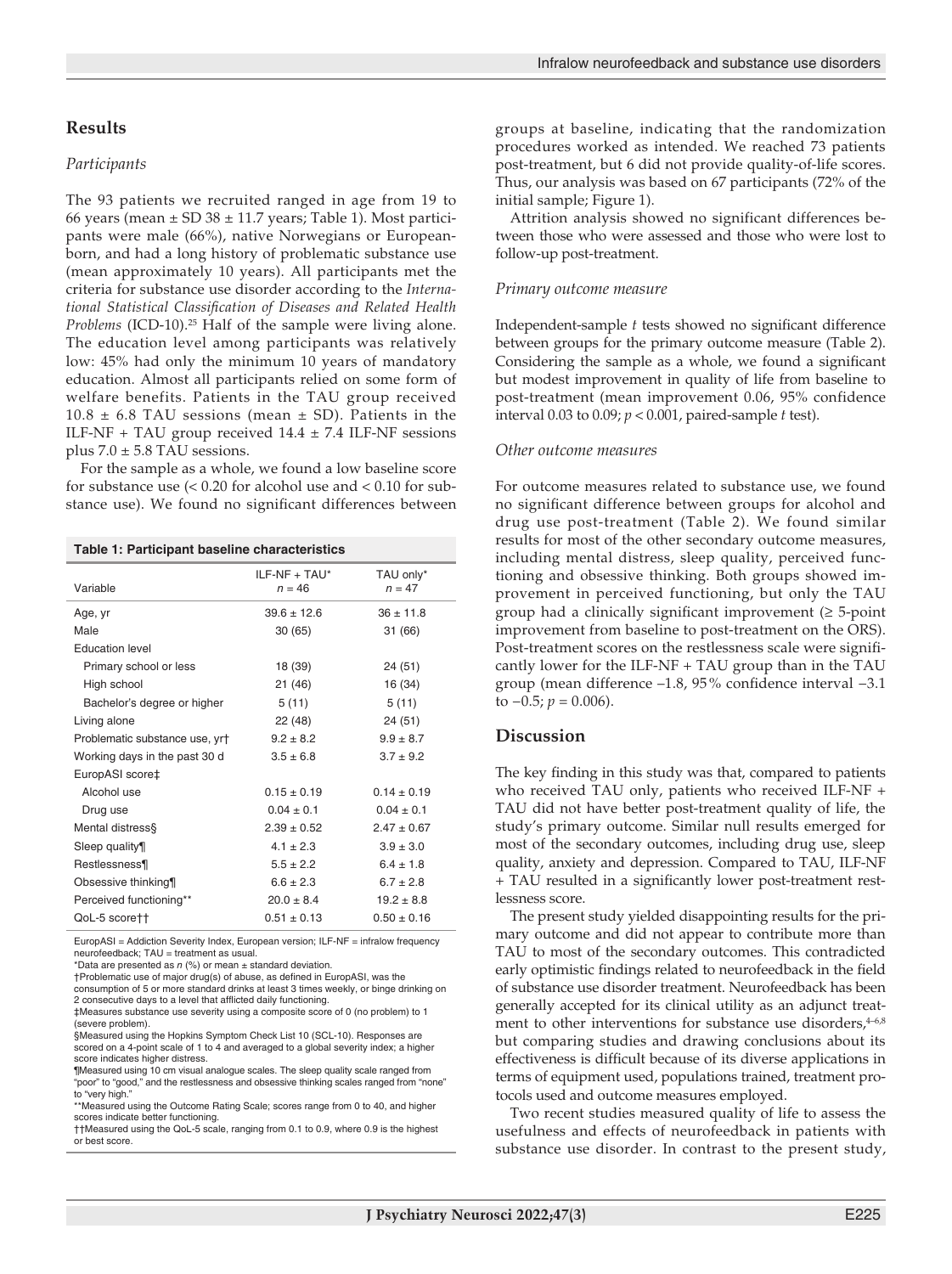

Figure 1: Study flow chart of participant selection, randomization and completion. ILF-NF = infralow frequency neurofeedback.

#### **Table 2: Participant outcomes post-treatment**

| Outcome                      | $ILF-NF + TAU^*$<br>$n = 34$ | TAU*<br>$n = 33$ | Mean difference (95% CI)    | p value |
|------------------------------|------------------------------|------------------|-----------------------------|---------|
| Primary outcome              |                              |                  |                             |         |
| Quality of life <sup>+</sup> | $0.54 \pm 0.17$              | $0.58 \pm 0.16$  | $-0.04$ ( $-0.13$ to 0.04)  | 0.28    |
| Secondary outcomes           |                              |                  |                             |         |
| Alcohol use‡                 | $0.13 \pm 0.18$              | $0.11 \pm 0.18$  | $0.02$ (-0.07 to 0.11)      | 0.65    |
| Drug use‡                    | $0.04 \pm 0.07$              | $0.04 \pm 0.08$  | $0.00$ (-0.04 to 0.04)      | 0.94    |
| Mental distress§             | $2.08 \pm 0.55$              | $2.06 \pm 0.64$  | $0.02$ (-0.27 to 0.32)      | 0.89    |
| Sleep quality¶               | $5.2 \pm 2.7$                | $5.3 \pm 3.2$    | $-0.1$ ( $-1.5$ to 1.3)     | 0.89    |
| Restlessness¶                | $4.1 \pm 2.5$                | $5.9 \pm 2.8$    | $-1.8$ ( $-3.1$ to $-0.5$ ) | 0.006   |
| Obsessive thinking¶          | $5.7 \pm 2.3$                | $5.5 \pm 3.0$    | $0.2$ (-1.1 to 1.5)         | 0.76    |
| Perceived functioning**      | $23.0 \pm 9.6$               | $25.8 \pm 8.9$   | $-2.8$ ( $-7.3$ to 1.7)     | 0.22    |

CI = confidence interval; EuropASI = Addiction Severity Index, European version; ILF-NF = infralow frequency neurofeedback; TAU = treatment as usual.

\*Data are reported as mean ± standard deviation.

†Measured using the QoL-5 scale, ranging from 0.1 to 0.9, where 0.9 is the highest or best score. ‡Measured using the EuropASI, which uses a composite score of 0 (no problem) to 1 (severe problem).

§Measured using the Hopkins Symptom Check List 10 (SCL-10). Responses are scored on a 4-point scale of 1 to 4 and averaged to a global severity index; a higher score indicates higher distress. ¶Measured using 10 cm visual analogue scales. The sleep quality scale ranged from "poor" to "good," and the restlessness and obsessive thinking scales ranged from "none" to "very high."<br>\*\*Measured using the Outcome Rating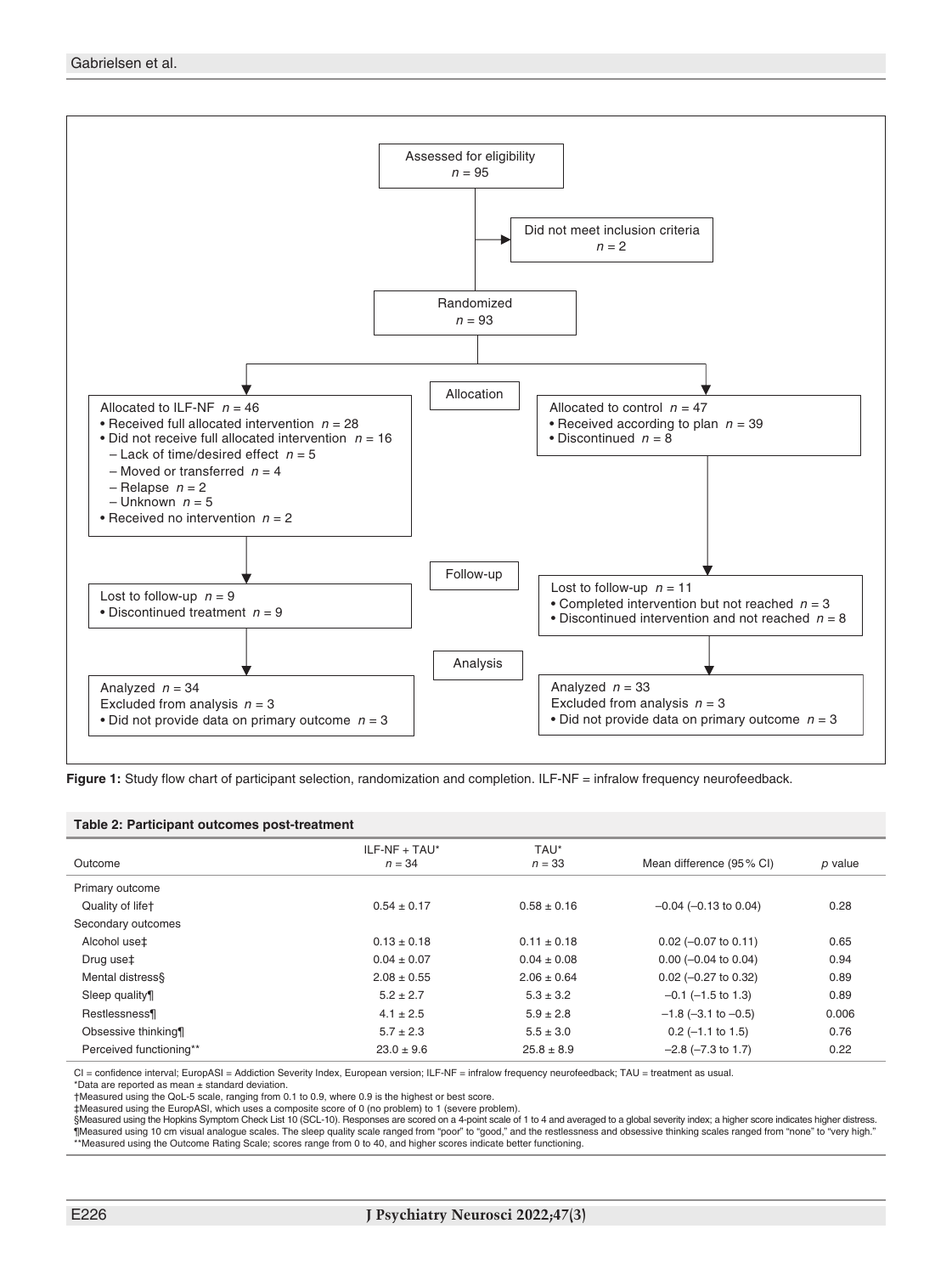Rostami and colleagues $11$  found significant improvements in quality of life in patients who used crystal methamphetamine after they underwent 20 sessions of neurofeedback compared to a waitlist control group. Dehghani-Arani and  $\text{colleagues}^{10}$  reported similar results when they investigated neurofeedback as an alternative to pharmacological treatment in opioid users. Both of these studies used conventional frequency training modelled after the Scott–Kaiser modification of the Peniston protocol, which incorporated sensory motor rhythm, and  $β$  and  $α/θ$  protocols, rather than the ILF-NF protocol used in the present study. Rostami and colleagues $11$  used waitlisted patients as a reference group and found that neurofeedback was superior to no treatment.

When it comes to the utility of ILF-NF, little research has been published. Leong and colleagues<sup>19</sup> used ILF-NF in participants with eating disorders and found that it produced significant increases in infralow activity and infralow–β nesting in brain areas involved in cravings and reward, accompanied by a significant decrease in different dimensions of state food craving compared to baseline and placebo. Because addictions to food and chemical substances are thought to share some common neurobiological mechanisms, it is conceivable that this finding is transferable to populations with substance use disorders. It may also help to explain the positive effect on the restlessness variable reported by the neurofeedback group in the current study.

Closely tied to the concept of cravings, restlessness may be viewed as a triggering factor for substance use relapse. It is one of the most frequently endorsed sensations in drug cue–related experiences, comprising both general arousal and specific interoceptive responses as described in patients' self-reports.38,39 This type of negative emotionality may lead to compromised self-control and increase a person's vulnerability to relapse. $40,41$  By lowering their level of restlessness and increasing their capacity for selfregulation, neurofeedback training may reduce a patient's need for chemical regulation and contribute to the prevention of relapse.

Based on dual-process theories, Dousset categorized the relapse mechanism into 2 subcomponents: a fast, intuitive, affect-driven process (bottom–up) versus slower, more deliberative reasoning (top-down).<sup>6</sup> That is, the user experiences a conflict between increased impulses to consume addictive substances and disrupted prefrontal control over urges. Leong's findings may indicate that ILF-NF targets the underlying urge to use drugs (i.e., the craving mechanism), to which restlessness may be a contributing factor, as well as the ability to control these impulses.<sup>19,42,43</sup>

Previous studies have shown positive results from neurofeedback in individuals with attention-deficit/hyperactivity disorder and attentional deficits.<sup>44</sup> Whereas our sample was drawn from an unselected drug-using population, other studies have focused more narrowly on selected subpopulations of substance users and, therefore, had a more homogeneous patient sample. This difference may account for some of our observations. For example, a study found a

30% prevalence of childhood attention-deficit/hyperactivity disorder in methamphetamine users,<sup>45</sup> which might indicate that a subpopulation with more hyperactivity traits such as restlessness could have yielded more conclusive results in the present study, as well as for other outcomes.

Although the present study did not yield significantly better results for most of the study outcomes in the ILF-NF + TAU group, our positive findings can still contribute to guiding clinical practice and future research. Lessons learned from the study include an appreciation of the challenges posed by patient recruitment during a pandemic such as COVID-19. Moreover, as a global instrument, QoL-5 seemed to lack the sensitivity to detect the more specific effects that may be experienced with neurofeedback in this patient group. Instruments that were effective in detecting differences from baseline to post-treatment (e.g., mental distress) could be considered as an alternative primary outcome. To obtain more conclusive results, further research might benefit from a more homogeneous study sample and a better matching strategy between targeted symptoms or populations, as well as more specific outcome measures.

Clinically, studies such as the present one can play a role in identifying responders at an early stage to ensure more precise targeting of efforts and resources. Identifying predictors of neurofeedback learning may be one of the most pertinent topics for future research in the field. For example, some clinicians will argue that most responders show an effect within the first 4 to 5 sessions. In clinical practice, this could be translated to the benefit of a "trial period" to determine response, as well as patient adherence, before a longer, costlier treatment regimen is attempted.

The number and frequency of training sessions may also be important. We were unable to reach our goal of 1 to 2 sessions per week for all patients. Because neurofeedback is thought of as a learning process and therefore governed by general learning principles, more frequent training sessions may be preferred for new learning to occur.

# *Limitations*

Study limitations included the lack of a placebo control group (i.e., a group that received sham treatment). A control group with an alternative active ingredient (e.g., a computerguided relaxation program) could have helped us determine whether the positive effect we observed on the restlessness scale could be attributed to the additional number of treatment sessions provided to the ILF-NF + TAU group. A longer-term post-treatment follow-up would also have been desirable. Because the patients were in "real-world" conditions (i.e., an outpatient setting) and not in a controlled environment, we considered a 5-month time frame to be a reasonable study period. Because of the clinical preselection of potential candidates, it was difficult to determine the total number of patients eligible for the study. Following the outbreak of the COVID-19 pandemic in March 2020, we discontinued the inclusion of participants before we reached the target sample size of 100 patients.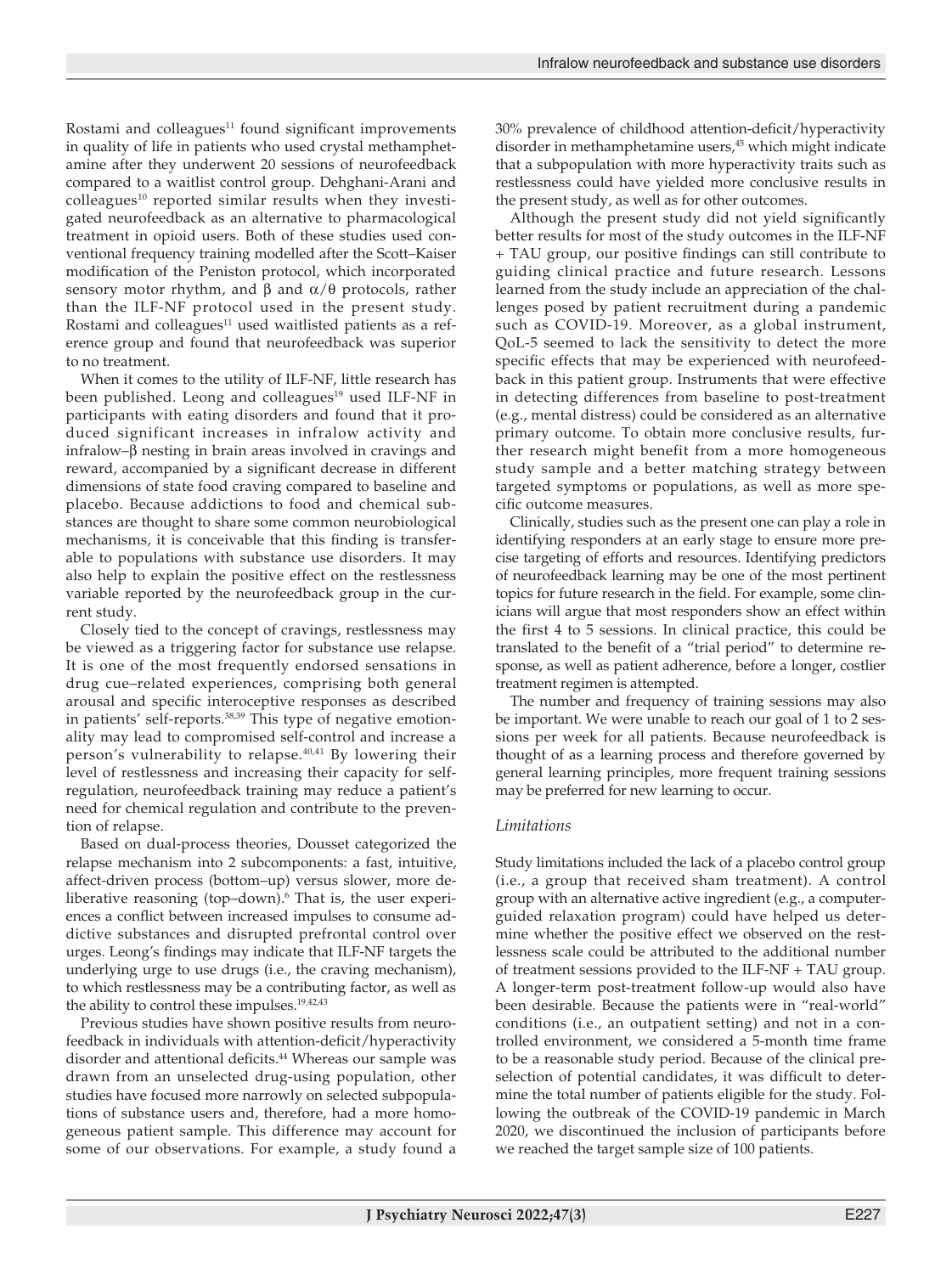# **Conclusion**

The findings of this study have increased our understanding of the potential and limitations of ILF-NF in a population with substance use disorder. The study failed to show effectiveness for ILF-NF in improving quality of life when used in a heterogeneous population of substance users.

**Acknowledgements:** The authors acknowledge the contribution of the staff at ARA, Sørlandet Hospital, and they thank all patients and therapists for their participation in the project.

**Affiliations:** From the Addiction Unit, Sørlandet Hospital, Kristiansand, Norway (Gabrielsen, Clausen, Vederhus); the Norwegian Centre for Addiction Research (SERAF), University of Oslo, Oslo, Norway (Clausen); the Department of Psychosocial Health, University of Agder, Grimstad, Norway (Haugland); the Norwegian University of Science and Technology, Trondheim, Norway (Hollup).

**Competing interests:** None declared.

**Contributors:** K. Gabrielsen, S. Hollup and J. Vederhus designed the study. K. Gabrielsen acquired the data, which K. Gabrielsen, T. Clausen, S. Haugland and J. Vederhus analyzed. K. Gabrielsen and J. Vederhus wrote the article, which all authors reviewed. All authors approved the final version to be published and can certify that no other individuals not listed as authors have made substantial contributions to the paper.

**Content licence:** This is an Open Access article distributed in accordance with the terms of the Creative Commons Attribution (CC BY-NC-ND 4.0) licence, which permits use, distribution and reproduction in any medium, provided that the original publication is properly cited, the use is noncommercial (i.e., research or educational use), and no modifications or adaptations are made. See: https://creativecommons.org/licenses/by-nc-nd/4.0/

# **References**

- 1. Sitaram R, Ros T, Stoeckel L, et al. Closed-loop brain training: the science of neurofeedback. *Nat Rev Neurosci* 2017;18:86-100.
- 2. Burkett VS. *Treatment effects related to EEG-biofeedback for crack cocaine dependency: changes in personality and attentional variables* [dissertation]. Ann Arbor (MI): University of North Texas; 2005.
- 3. Peniston EG, Kulkosky PJ. Alpha-theta brainwave training and beta-endorphin levels in alcoholics. *Alcohol Clin Exp Res* 1989;13: 271-9.
- 4. Trudeau DL. EEG biofeedback for addictive disorders the state of the art in 2004. *J Adult Dev* 2005;12:139-46.
- 5. Sokhadze TM, Cannon RL, Trudeau DL. EEG biofeedback as a treatment for substance use disorders: review, rating of efficacy and recommendations for further research. *Appl Psychophysiol Biofeedback* 2008;33:1-28.
- 6. Dousset C, Kajosch H, Ingels A, et al. Preventing relapse in alcohol disorder with EEG-neurofeedback as a neuromodulation technique: a review and new insights regarding its application. *Addict Behav* 2020;106:106391.
- 7. Horrell T, El-Baz A, Baruth J, et al. Neurofeedback effects on evoked and induced EEG gamma band reactivity to drug-related cues in cocaine addiction. *J Neurother* 2010;14:195-216.
- 8. Sunder KR. The progression of neurofeedback: an evolving paradigm in addiction treatment and relapse prevention. *MOJ Addict Med Ther* 2017;3:75-8.
- 9. Callaway TG. Treatment outcomes related to EEG-biofeedback for chemical dependency: changes in MMPI-2(TM) personality measures and long term abstinence rates. *Diss Abstr Int B Sci Eng* 2006;66:3941.
- 10. Dehghani-Arani F, Rostami R, Nadali H. Neurofeedback training for opiate addiction: improvement of mental health and craving. *Appl Psychophysiol Biofeedback* 2013;38:133-41.
- 11. Rostami R, Dehghani-Arani F. Neurofeedback training as a new method in treatment of crystal methamphetamine dependent patients: a preliminary study. *Appl Psychophysiol Biofeedback* 2015;40: 151-61.
- 12. Unterrainer HF, Chen MJ, Gruzelier JH. EEG-neurofeedback and psychodynamic psychotherapy in a case of adolescent anhedonia with substance misuse: mood/theta relations. *Int J Psychophysiol* 2014;93:84-95.
- 13. Keith JR, Rapgay L, Theodore D, et al. An assessment of an automated EEG biofeedback system for attention deficits in a substance use disorders residential treatment setting. *Psychol Addict Behav* 2015;29:17-25.
- 14. Lackner N, Unterrainer HF, Skliris D, et al. The effectiveness of visual short-time neurofeedback on brain activity and clinical characteristics in alcohol use disorders: practical issues and results. *Clin EEG Neurosci* 2016;47:188-95.
- 15. Gabrielsen KB. Bruk av nevrofeedback i rusbehandling en studie av nytte og gjennomførbarhet på et lite, klinisk utvalg [Use of neurofeedback in treatment of substance use disorder — a pilot study] [dissertation]. Kristiansand, Norway: University of Agder; 2012.
- 16. La Vaque TJ, Hammond DC, Trudeau D, et al. Template for developing guidelines for the evaluation of the clinical efficacy of psychophysiological interventions. *Appl Psychophysiol Biofeedback* 2002;27:273-81.
- Grin-Yatsenko VA, Ponomarev VA, Kara O, et al. Effect of infralow frequency neurofeedback on infra-slow EEG fluctuations. In: Schwartz M, editor. *Biofeedback*. London: IntechOpen 2018: 75-87.
- 18. Othmer S, Othmer SF, Kaiser DA, et al. Endogenous neuromodulation at infralow frequencies. *Semin Pediatr Neurol* 2013;20:246-57.
- 19. Leong SL, Vanneste S, Lim J, et al. A randomised, double-blind, placebo-controlled parallel trial of closed-loop infraslow brain training in food addiction. *Sci Rep* 2018;8:11659.
- 20. Hendershot CS, Witkiewitz K, George WH, et al. Relapse prevention for addictive behaviors. *Subst Abuse Treat Prev Policy* 2011;6:17.
- 21. Laudet AB, Becker JB, White WL. Don't wanna go through that madness no more: quality of life satisfaction as predictor of sustained remission from illicit drug misuse. *Subst Use Misuse* 2009; 44:227-52.
- 22. Brekke E, Lien L, Biong S. Experiences of professional helping relations by persons with co-occurring mental health and substance use disorders. *Int J Ment Health Addict* 2018;16:53-65.
- 23. McEntegart DJ. The pursuit of balance using stratified and dynamic randomization techniques: an overview. *Drug Inf J* 2003;37:293-308.
- 24. Oostenveld R, Praamstra P. The five percent electrode system for high-resolution EEG and ERP measurements. *Clin Neurophysiol* 2001;112:713-9.
- Sheehan DV, Lecrubier Y, Sheehan KH, et al. The Mini-International Neuropsychiatric Interview (M.I.N.I): the development and validation of a structured diagnostic psychiatric interview for DSM-IV and ICD-10. *J Clin Psychiatry* 1998;59:22-33.
- 26. Kokkevi A, Hartgers C. EuropASI: European adaptation of a multidimensional assessment instrument for drug and alcohol dependence. *Eur Addict Res* 1995;1:208-10.
- 27. Lindholt JS, Ventegodt S, Henneberg EW. Development and validation of QoL5 for clinical databases. A short, global and generic questionnaire based on an integrated theory of the quality of life. *Eur J Surg* 2002;168:107-13.
- 28. Ventegodt S, Merrick J, Andersen NJ. Quality of life theory I. The IQOL theory: an integrative theory of the global quality of life concept. *ScientificWorldJournal* 2003;3:1030-40.
- Ventegodt S, Merrick J, Andersen N. Measurement of quality of life II. From the philosophy of life to science. *ScientificWorldJournal* 2003;3:962-71.